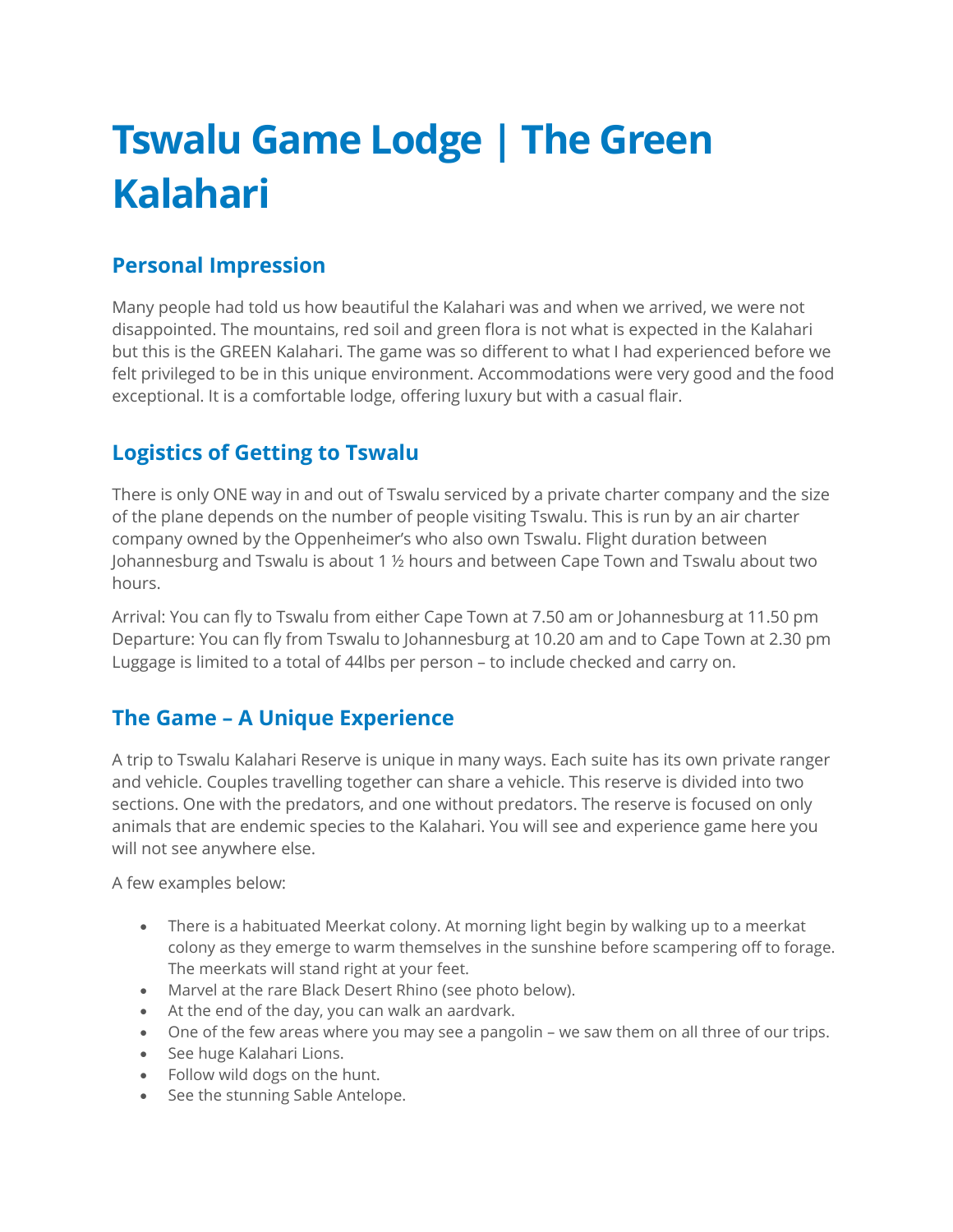• The very graceful Oryx.

Simply a different experience than the Kruger Park private reserves.



They offer the same experiences as most safari lodges - Guided Bush Walks, Spa Treatments and they also offer Horseback Riding

# **Accommodations**

The Motse suites are large, elegant and yet have a nice simplicity to the design. There is a large rock fireplace in the middle of the room, a large staging area for all your "stuff" on entry to the room. There is also a long desk that is so wonderful for your computer and paperwork. The bathroom is large with a large bathtub, separate shower and double vanities. They do not have any drawers but plenty of shelves and hanging space. The Family suites are really not suitable for two adult couples as the second bedroom is small with small twin beds. However it is an option for a couple that want two bathrooms and a separate lounge area.

The Motse | [Motse Suites](http://www.tswalu.com/accommodation/the-motse)



### **Public Areas**

At the main house in the Motse, guests can relax in the spacious lounge with a nice fireplace, comfy couches and several different seating areas. The main lounge leads onto a patio overlooking the outdoor heated swimming pool and pool terrace. There is a mezzanine library with TV/satellite, - a small gift shop run on the honor system. Write in the book what you took and it will appear on your bill. This epitomizes the relaxed atmosphere of the lodge. You are a guest and treated as a guest in their home. There is also a gym. The dining area is on one end of the main lounge with plenty of tables for privacy for all guests.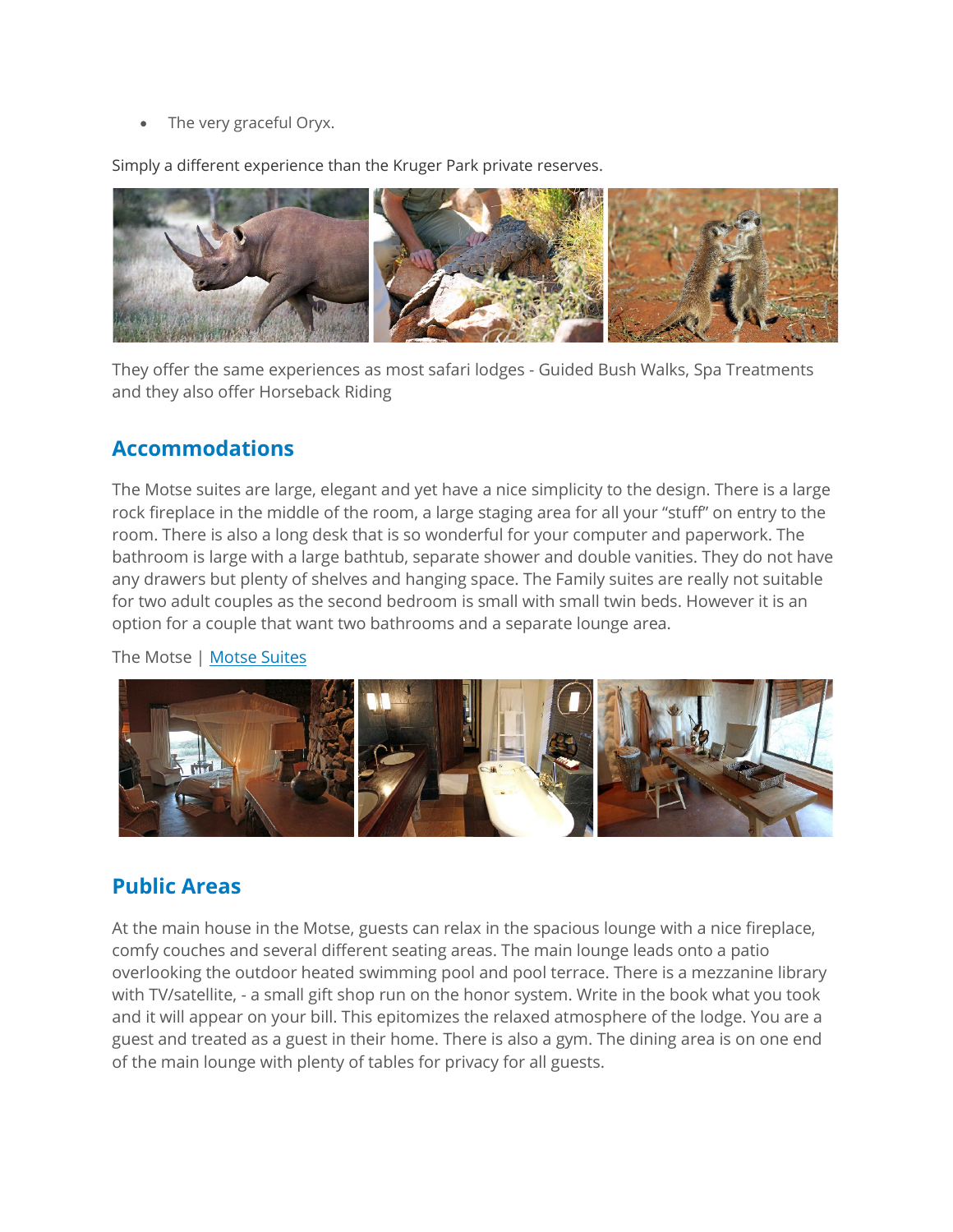

### **Food and Beverage**

The food was outstanding. You can eat at any time you wish and they have an "all-day dining" menu". Other facilities include a walk-in wine cellar stocked with South African wines, where you can select the wine you wish for the evening, a stocked refrigerator where you can help yourself to what soft drink or water you wish. The bar is manned but it is nice to have the option to select your own beverage.

A new addition to Tswalu dining is Restaurant Klein Jan who was the first South African chef to receive a Michelin Star for restaurant in Nice, France.

You are first invited to step back in time on the stoep of a 100-year-old farmhouse. Boscia House, that inspired architect Adrian Davidson's daring subterranean design. It was respectfully restored to set the scene for Klein JAN's modern dining experience. Dining at Klein JAN is a culinary adventure from start to finish. Guests are served different courses in theatrical spaces, igniting all the senses, which keeps the dining experience exciting and interactive.



GRILL

Twice Baked Goats Cheese Soufflé, Chakalaka & Crispy Leek Straws Pumpkin Tart Tatin, Confit Baby Tomatoes, Toasted Seeds & Micro Herbs

#### $......$

Grilled Duck Breast, Pampoen Koekies, Green Beans & Mulled Wine Jus Pan-Fried Sole, Crispy Marog, Roast Garlic Polenta

& Sage Butter Sauce with Winter Vegetable

#### $......$

Brandied Winter Fruits, Crème Patisserie, Speculaas Crumble & Pistachio Brittle

Roasted Brazil Nut Chocolate Brownie, Salted Caramel Ice-Cream & Brûléed Banana



Fough: Winter Muse, 2018

**ALL-DAY DINING** 

Karoo Lamb chops - pan fried with rosemary & roasted garlic

Chermoula Chicken - garlic, parsley & lemon zest dressed chicken breast

Maize-Crusted Kudu Loin - like a schnitzel but South African by design, served with wholegrain mustard aioli

Pasta Passion - tagliatelle tangled with tomato, olives, crispy chorizo & caper berries

Venison Fillet Burger - char-grilled and tucked between soft white buns with caramelised onlons & truffle mayonnaise

Ostrich Stroganoff - on soft turmeric maize meal

Smoked Salmon Salad - fine green beans, soft boiled egg, goats cheese & crispy capers

Chickpea & Vegetable Salad - curried onion, blush tomatoes, grilled aubergine & toasted pine nuts

Chicken Caesar Salad - with white anchovies & a soft poached egg

Club Sandwich - venison, beef fillet, chicken or grilled halloumi...you choose!

#### **Tempting Tswalu Sides...**

- o Chakalaka
- Sweet Potato Fries o Three Green Bean Steam
- Morogo Spinach with Feta
- Parmesan-battered Onion Rings